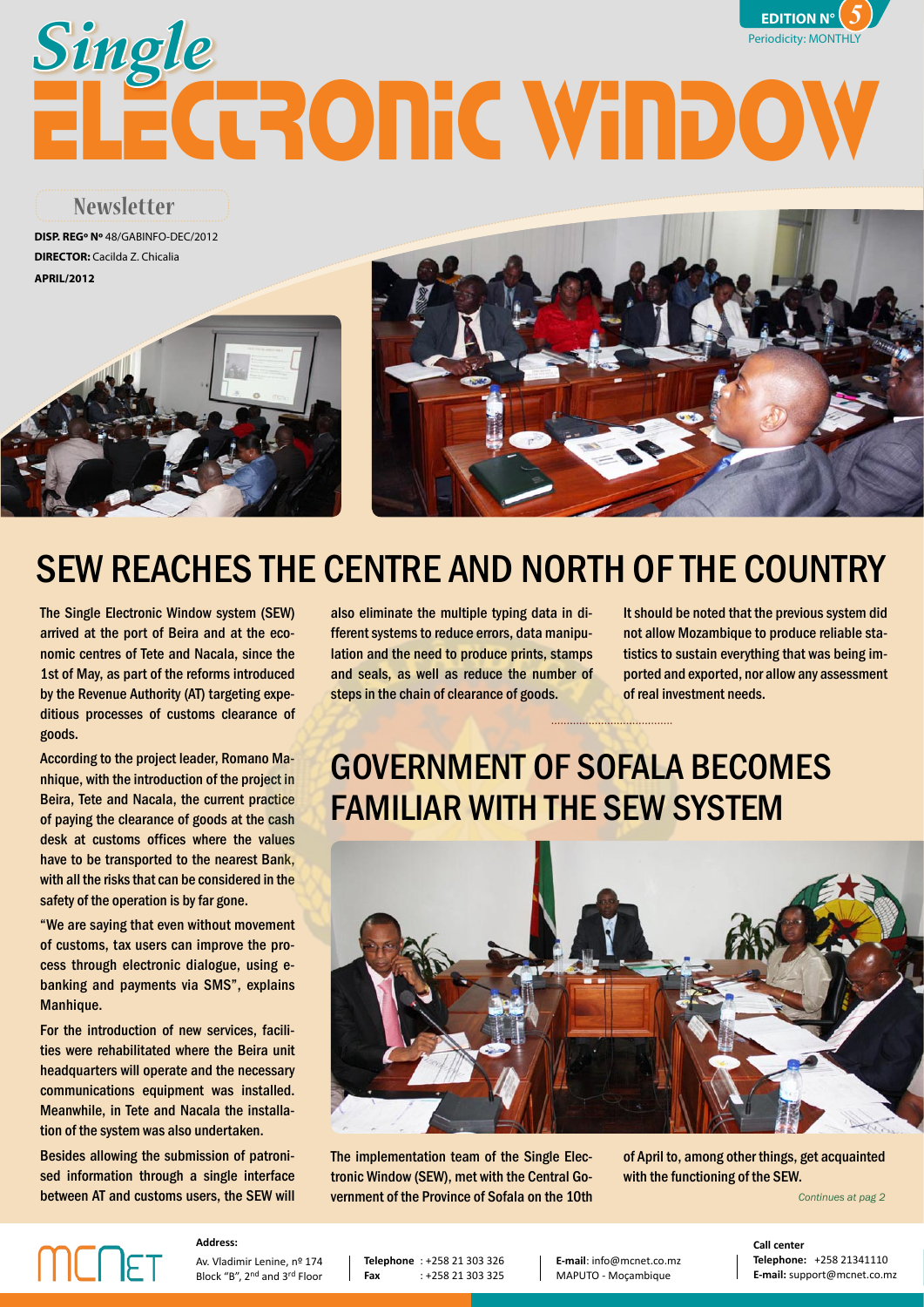

#### *Continued from pag 1*

The presentation of the SEW was made in the extended session of the Provincial Government which was attended by representatives of various authorities of the provincial government, including the Ministry of Finance as an example.

The meeting aimed, on the other hand, to inform the Provincial Government about the current activities being carried out in the province in order to implement the systems in the Port of Beira, which started on April 23.

At the time, the implementation team stressed the need to involve the Government in this activity to achieve better results, since the system provides for the inclusion of ministries dealing with the clearance process, including licensing.

The SEW implementation team met with the port operators and shippers of goods in transit to announce the implementation of the system and alert them on the need to get ready, at technical infrastructure level (computers and communications) as well as for the acquisition of user profiles for submission of information to Customs via the SEW.

Remember that the SEW allows the submission of standardised information through a single point of contact, thereby fulfilling all the requirements for customs clearance.



#### the team

**Director: Cacilda Z. Chicalia Editorial Team: FDS-Fim de Semana Graphical project: FDS-Fim de Semana DISP. REGº Nº 48/GABINFO-DEC/2012**



## THREE BANKS ADHERE TO THE JUE

The Revenue Authority of Mozambique (AT) and three commercial banks, including Moza Banco, First National Bank (FNB) and the Banco Unico, signed on 26 April, in Maputo, an agreement for the accession of banking institutions to the Single Electronic Window (SEW).

The formalization of the accession of those banks to the JUE system comes under the framework of efforts made by the Government aimed at modernizing public services and increasing capacity to improve the monitoring and collection of state services, to be implemented by SEW.

The Single Electronic Window was officially launched at the end of last year by Prime Minister, Aires Ali, is a system designed to speed up the process of customs clearance of goods and gradually decrease the costs of clearance and the volume of paper involved.

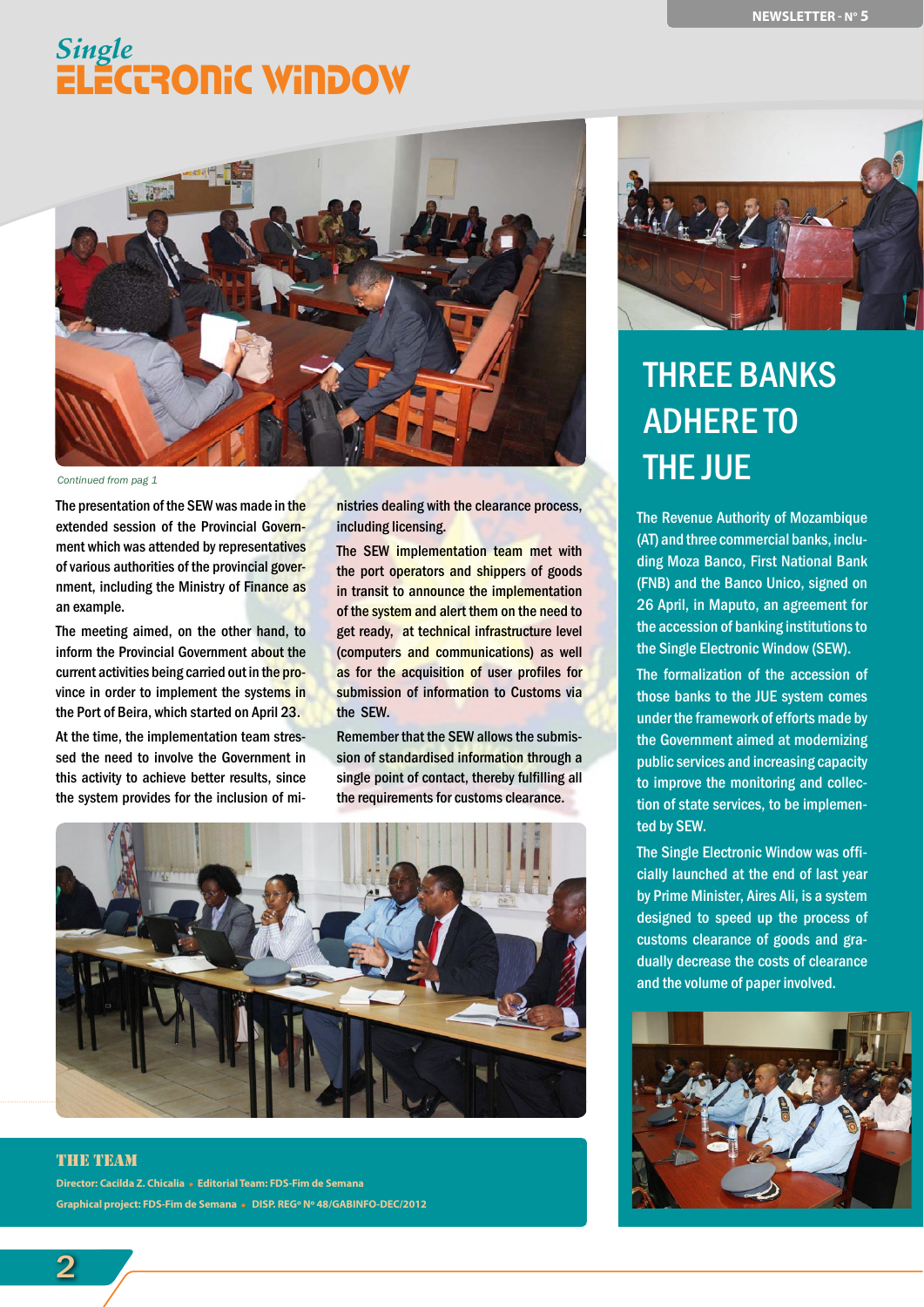## **TIPS ABOUT SEW**

#### **Deadlines – Declarations in JUE**

#### Did you know that?

Under the rules of customs clearance, customs declaration must be paid within 10 calendar days, counted from the date of submission of Customs, contained in the notice of payment?

In the case of violations of the above period, the statement is cancelled automatically by the system?

In case this time has not been exceeded without making the payment a new statement must be remade?

#### **Separation of lading (BLs)**

#### Did you know?

The JUE system does not allow use of the same BL for various declarations. If there is need for submission of various statements by the same BL, their separation must be requested from the shipping agent, and this in turn will:

- Select the manifest of the respective BL you want to deploy and conduct their separation by selecting the change options;
- Submit to Customs and these in turn, approve or reject the request. If the request is approved, a payment warning is generated;

 Upon payment by the Bank of the notice above, the system automatically accepts the amendment requested.

#### **Passwords in JUE**

#### Did you know that?

The first time you access the JUE System, you must change the password for a new one that must contain 8 alphanumeric characters (ie letters and numbers)?

The password is valid for 90 days for safety reasons and after this period you should change it again with a new valid for the next 90 days?

If you have difficulty logging in, make sure you have filled in correctly to access the data, remember that password in uppercase and lowercase letters are different?

The system only allows 3 login attempts, after the third failure, the account gets blocked, but in this case you can recover the password as follows:

1. Clicking on the link "Forgot Password?", ehich is below the form to access and follow the instructions, note that you must keep in mind your email address and NUIT, or, if you can not

2. Contact the User Support Centre (Call

Centre) to assist you to unlock your account.

#### **Cargo manifest**

#### Did you know that:

In pursuant to paragraph z) of Article 1 of the Ministerial Order No. 16/2012 of 1 February regulating the customs clearance of goods, the Manifest is a document typically accompanying the goods and must be sent to the customs authority.

In pursuant to paragraph 2 of Article 15 of the above mentioned Diploma, the owner of the means of transport, his legal representative or agent must provide the Customs with other documents supporting the cargo Manifest.

The number 3 of that Article states that:

"The owner, his legal representative or agent shall be responsible for indication of all goods in the cargo manifest".

Given the above, for maritime imports, the condition to set up the Single Administrative Document in the Single Electronic Window (SEW) is an indication of cargo manifest via the counter brand and its Bill of Lading (BL) corresponding to untangle the goods.

If the dispatcher faces difficulty in locating *Continues at pag 4*

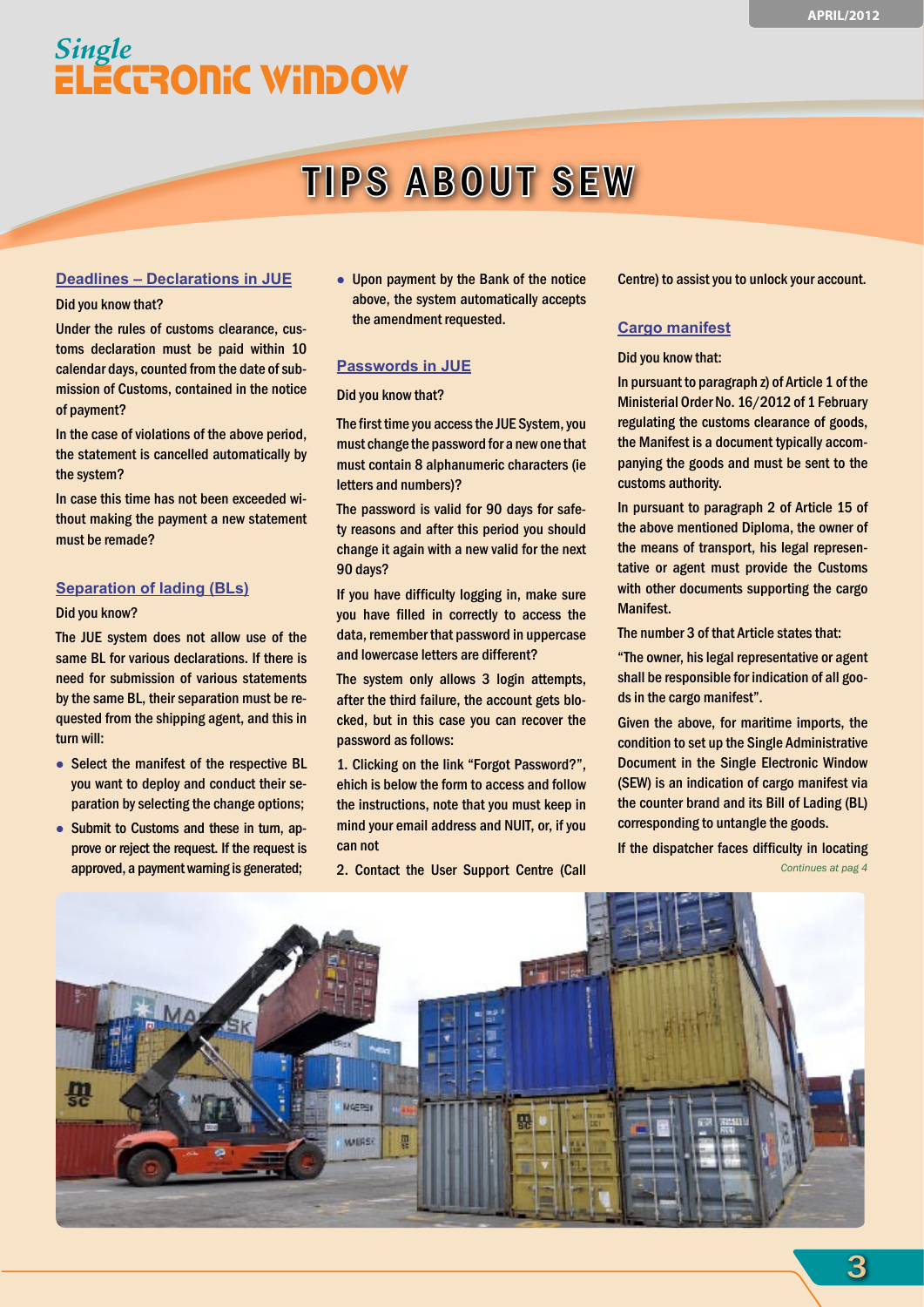

*Continued from pag3*

your BL in the JUE system, you should contact the Shipping Agent of the same in order to ensure that the cargo manifest with the aforementioned BL was submitted electronically to Customs.

#### **Technical Specifications**

Did you know that:

To access the JUE System, you must ensure the observance of certain minimum technical requirements to operate the system, and these are:

- Computer, minimum Pentium IV with any operating system;
- 1GB of RAM;
- Hard disk with 160GB (depending on the volume of transactions);
- Software for Internet browser (Internet Explorer 8.0 Mozilla Firefox 3.6 or Google Chrome);
- Internet connection of at least 512 KB / s to 1MB;
- It is further recommended to install a virus and is updated whenever necessary.

#### **Low Authorisation Exemption / Reduction**

#### Did you know?

That for the purpose of clearance of goods, which enjoy exemption and reduction of duties and other charges is essential that brokers deliver a copy of the authorization Waiver / Reduction (Models - I.1 and I1A) terminals where they want to do the clearance of respective goods, for the purpose of prior low.

Conexão a internet de no mínimo 512 KB/s a 1MB;

# **SLOT CHARTERS**

#### Did you know that:

The SEW is prepared to handle inputs from both vessel operator and Slot Charterer? The current procedures are as follow:

- 1. Arrival report is created by the main carrier (vessel agent) & he can add as many slot charters (cargo agents) as required.
- 2. Any carrier [either main or any slot charters] Any carrier [either main or any slot charters] can add BLs at any time & submit their BLs. System will maintain a separate submission status for each carrier.
- 3. However please note for the overall submission status, all the added slot charters should complete submission of at least one BL, only then system will know that manifest has to be submitted to customs. This is because there can be only 1 overall status for the manifest. The time line will be the AAR. After AAR update all new BL will be considered late submission and are subject to a fine as per current rules. (The text in red indicates that function is not yet activated)
- 4. All carriers [main & SCs] should submit at least 1 BLs, And each will only view/ update own BLs.
- 5. As a work around for above limitation, we will make the adding of slot charter more flexible. Slot charter can be added any time. So if a SC is delayed, the main carrier can drop this SC and proceed to submit the manifest. This SC when he is ready with his manifest can request for addition as slot charter in the manifest so that he can submit his BLs. But his BLs will be considered as additional manifest [with approval from Customs].
- 6. Customs will be able to distinguish the different SC in a Manifest including timing details.

Please see below table:

|                               | <b>SUBMIT</b><br><b>ARRIVAL</b><br><b>REPORT</b> | <b>ADD/EDIT SLOT</b><br><b>CHARTER LIST</b> | <b>CREATE/SUBMIT</b><br><b>BLs</b> | <b>AMEND BLs</b>                |
|-------------------------------|--------------------------------------------------|---------------------------------------------|------------------------------------|---------------------------------|
| <b>VESSEL</b><br><b>AGENT</b> | <b>YES</b>                                       | <b>YES</b>                                  | <b>YES</b>                         | <b>YES</b><br>(ONLY OWN<br>BLS) |
| <b>SLOT</b><br><b>CHARTER</b> | N <sub>0</sub>                                   | N <sub>0</sub>                              | <b>YES</b>                         | <b>YES</b><br>(ONLY OWN<br>BLS) |